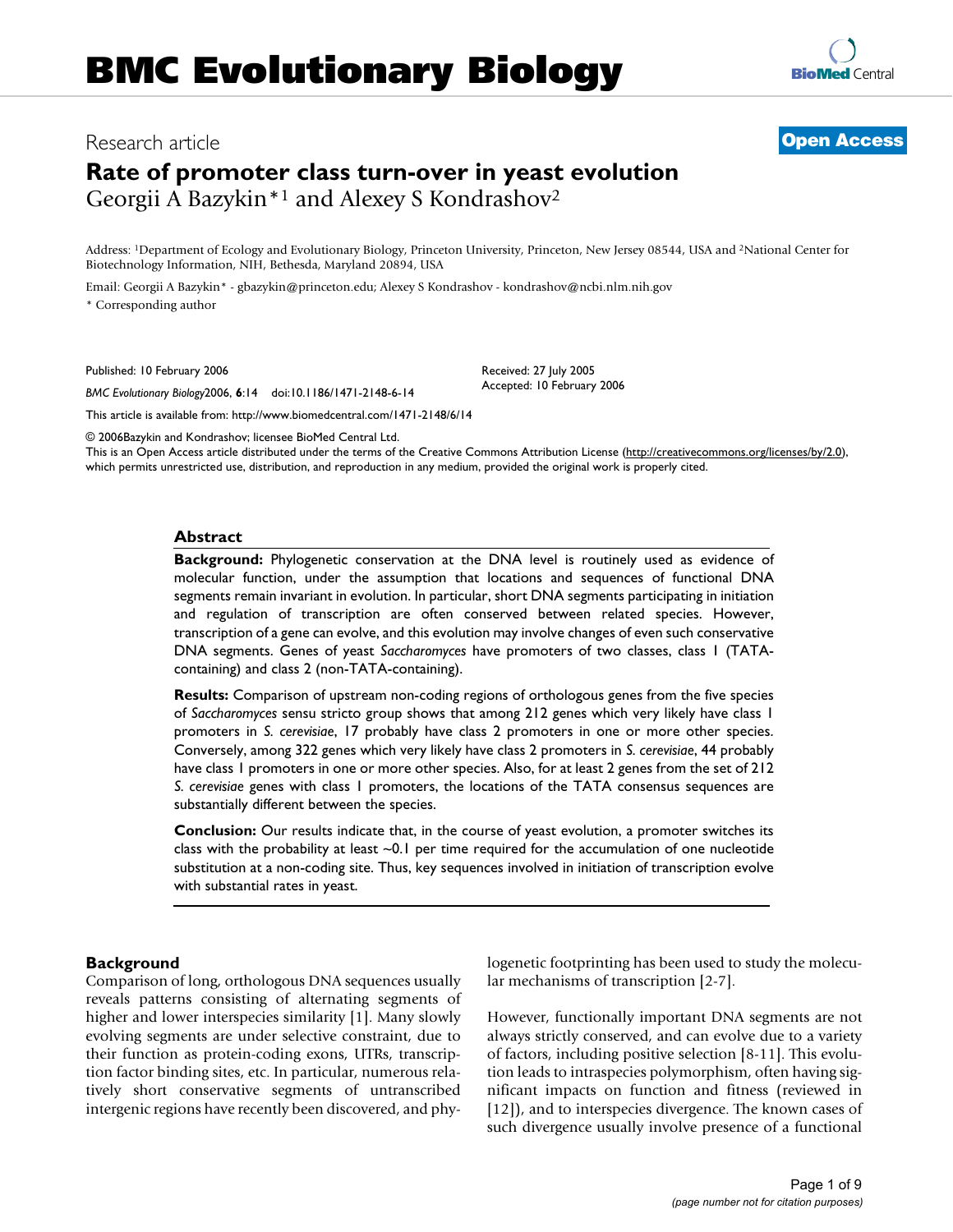binding site for a particular transcription factor in one species and its disruption or total absence in the orthologous sequence segment in the other species. Nucleotide substitutions, as well as short insertions and deletions involving a binding site, can be correlated with interspecies differences in the expression profiles of the corresponding genes [13-17].

Yeast *Saccharomyces* provides a particularly good opportunity to study evolution of functional segments of untranscribed DNA. In *S. cerevisiae*, and almost certainly in other related species, the promoter of a gene belongs to one of the two distinct classes: class 1 (TATA-containing) or class 2 (non-TATA-containing), with ~13% of all promoters containing a TATA box and belonging to class 1 [18]. Transcription from promoters of the two classes involves recruitment of different complexes of transcription factors [19], and the corresponding genes have rather different expression patterns. Expression of class 1 genes tends to change in response to selective pressure and environmental stress more than expression of class 2 genes [18,20]. Expression of class 1 genes is sensitive to mutations in binding surface of TBP, and their promoters often contain one of the eight variants of the 8 nucleotide-long TATA box consensus sequence [18]. TATA boxes are usually located in the region between 40 and 120 bp upstream of transcription start site [21,22]. Expression of class 2 genes is insensitive to mutations in binding surface of TBP, and their promoters usually lack TATA box consensus sequence [18].

Thus, evolution of a particular key transcription-related sequence, the TATA box, can be studied at the level of the whole yeast genome. Here, we will address the simplest, qualitative aspect of this evolution, the dynamics of switches of the promoter class in the course of interspecies divergence of orthologous genes within *Saccharomyces* sensu stricto group.

#### **Results**

### *Class 1 and class 2 promoters in* **S. cerevisiae** *genes*

In order to study evolutionary switches of the promoter class, we first need to determine the class of individual genes. Let us start from considering *S. cerevisiae* genes where, in contrast to other yeast species, this task is facilitated by the available data on gene expression. Our goal is to establish two sets of genes, which unambiguously have class 1 or class 2 promoters in *S. cerevisiae*.

Although all genes apparently require TBP for expression, only a fraction of genes is sensitive to mutations in DNA binding surface of TBP [23], and these genes are inferred to have functional TATA boxes [18]. We assume that an ORF has a class 1 promoter in *S. cerevisiae* if it meets all of the following stringent criteria: (i) the upstream region (-



#### Figure 1

**Average per-nucleotide conservation of TATA box and of 10 nucleotides to its left and right**. Conservation of all four non-*cerevisiae* species is pooled together. Grey shading, TATA box; blue solid line, genes sensitive to mutations in DNA binding surface of TBP ( $N = 213$ ); red dashed line, genes insensitive to mutations in DNA binding surface of TBP ( $N = 34$ ).

180 to -70, relative to the ATG start codon) contains at least one TATA box consensus sequence, TATA(A/T)A(A/  $T(A/G)$  [18], (ii) expression of the gene declined substantially (log<sub>2</sub> ratio  $\lt$  -0.35) after 45 min exposure to at least one of the TATA binding defective TBP mutants V71E and V161E [18,23], and (iii) the location of the ORF on the chromosome does not overlap with that of any other ORF sensitive to TATA binding defective TBP mutants. These criteria define class 1 promoters with the highest possible certainty, as long as only *S. cerevisiae* sequence is used. Since we are interested in interspecies evolution of TATA box, our criteria must use exclusively the data from a single species *(S. cerevisiae)* and must not depend on interspecies sequence conservation [18]. A total of 212 (3.2%) *S. cerevisiae* ORFs meet these criteria; these are the genes that have class 1 promoters with the highest certainty.

Conversely, we assume that an ORF has a class 2 promoter in *S. cerevisiae* if it meets both of the following criteria: (i) the extended upstream region (-310 to -70, relative to the ATG start codon) does not contain any of the 8 TATA box consensus sequences, and (ii) expression of the gene was not affected ( $|log_2$  ratio $|$  < 0.05) by 45 min exposure to both TATA binding defective TBP mutants V71E and V161E [18,23]. Among 397 genes that lack sensitivity to TBP mutations, 34 (8.6%) have a consensus TATA box sequence in their upstream regions (-180, -70) and another 41 have a consensus TATA box sequence in the (-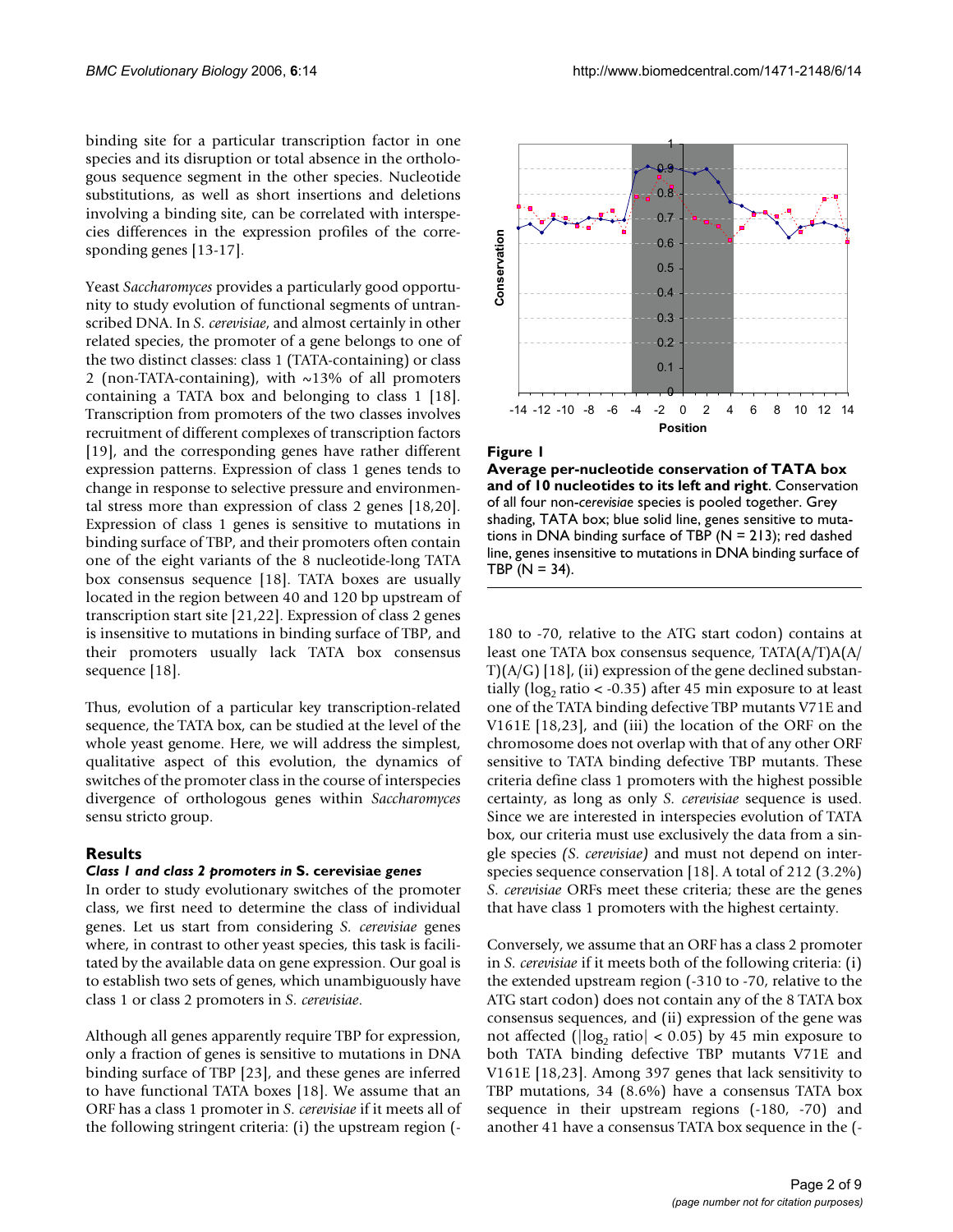|                  |                  | Description                                                            | Presence of TATA box <sup>a</sup> |              |               |              |                            |                              |
|------------------|------------------|------------------------------------------------------------------------|-----------------------------------|--------------|---------------|--------------|----------------------------|------------------------------|
| <b>ORF</b>       | Gene name        |                                                                        | paradoxus                         | mikatae      | kudriavtsevii | bayanus      | Switch events <sup>b</sup> | Ancestral state <sup>c</sup> |
| YLR109W          | <b>AHPI</b>      | Thiol-specific<br>peroxiredoxin                                        | $\ddot{}$                         | $\ddot{}$    | $\ddot{}$     | $- (2)$      |                            | ŗ                            |
| YPL221W          | <b>BOPI</b>      | Unknown function                                                       | $\ddot{}$                         | +            | $\ddot{}$     | $- (2)$      |                            | ŗ                            |
| <b>YBR298C</b>   | MAL31            | Maltose permease                                                       | +                                 | $\ddot{}$    | +             | $-(5)$       |                            | ,                            |
| YBR147W          |                  | <b>Hypothetical ORF</b>                                                | $\ddot{}$                         | $\ddot{}$    | $- (2)$       | +            |                            | <b>TATA</b>                  |
| YCL035C          | <b>GRX1</b>      | Oxidoreductase                                                         | $\ddot{}$                         | $\ddot{}$    | $- (2)$       | +            |                            | <b>TATA</b>                  |
| YDR005C          | <b>MAFI</b>      | Mod5 protein sorting,<br>negative effector of Pol<br>III synthesis.    | $\ddot{}$                         | GA           | $- (2)$       | $\ddot{}$    |                            | <b>TATA</b>                  |
| YPR193C          | HPA <sub>2</sub> | Tetrameric histone<br>acetyltransferase                                | $\ddot{}$                         | $\ddot{}$    | $-(2)$        | +            | ı                          | <b>TATA</b>                  |
| YDR533C          | HSP31            | Possible chaperone<br>and cysteine protease                            | $\ddot{}$                         | $\ddot{}$    | $-(3)$        | $\ddot{}$    | ı                          | <b>TATA</b>                  |
| YMR315W          |                  | Hypothetical ORF                                                       | +                                 | $\ddot{}$    | $- (3)$       | GA           | I.                         | ŗ                            |
| <b>YDR282C</b>   |                  | Hypothetical ORF                                                       | +                                 | $-(2)$       | $- (4)$       | +            | 2                          | ŗ                            |
| YKL216W          | URA <sub>I</sub> | Catalyzes the<br>conversion of<br>dihydroorotic acid to<br>orotic acid | $\ddot{}$                         | $-(2)$       | $+$           | $\ddot{}$    |                            | <b>TATA</b>                  |
| YNR033W          | ABZ <sub>I</sub> | Para-aminobenzoate<br>(PABA) synthase                                  | $\ddot{}$                         | $-(2)$       | $\ddot{}$     | +            | ı                          | <b>TATA</b>                  |
| YOR186W          |                  | Hypothetical ORF                                                       | $\ddot{}$                         | $-(2)$       | +             | +            |                            | <b>TATA</b>                  |
| YOLI43C          | RIB4             | Catalyzes synthesis of<br>riboflavin                                   | GA                                | $- (3)$      | $\ddot{}$     | $\ddot{}$    |                            | <b>TATA</b>                  |
| YPR119W          | CLB <sub>2</sub> | Involved in mitotic<br>induction                                       | +                                 | $-(2)$       | GA            | +            | ŗ                          | ŗ                            |
| <b>YLR346C</b>   |                  | Unknown function                                                       | - (gap)                           | GA           | $\ddot{}$     | +            |                            | <b>TATA</b>                  |
| YPL269W<br>Total | KAR9             | Karyogamy protein                                                      | - (gap)<br>$\overline{2}$         | - (gap)<br>7 | - (gap)<br>8  | - (gap)<br>4 |                            | non-TATA                     |

**Table 1: Genes with class 1 (functional TATA box-containing) promoters in** *S. cerevisiae* **having orthologs which lack a TATA box in one or more other species of sensu stricto group.**

 $^{\rm a}$  For non-conserved TATA boxes, the minimal number of nucleotides different from the consensus sequence of TATA box (TATA(A/T)A(A/T)(A/ G)) is shown in parentheses. "Gap" indicates an alignment gap at the site of the TATA box; "GA" means that ORF was not present in the given species.

b Parsimonious number of switch events in sensu stricto group; i.e., the minimum number of mutations within sensu stricto group necessary to produce this pattern. The number of events is unknown for ORF YPR119W due to lack of data for *S. kudriavtsevii*.

c Inferred state in last common ancestor. In cases when more than one equally parsimonious ancestral state was possible, it could not be inferred reliably (marked as '?').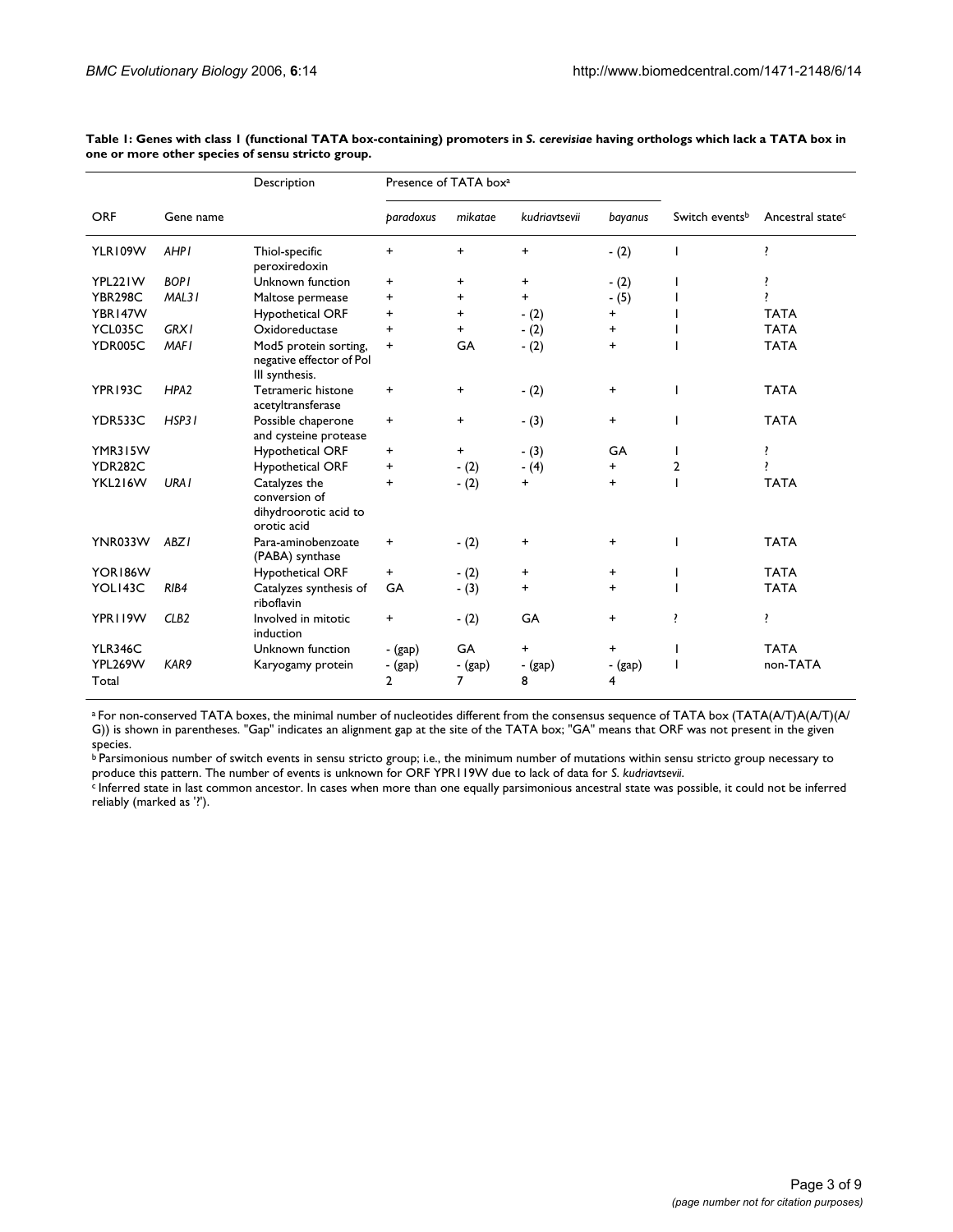| ABZ1                 |                                                                       |
|----------------------|-----------------------------------------------------------------------|
| S. cerevisiae        | tcttttcctctccctcctcatctctctcag--ccaaaaccgcgaataTATAAAAAcaagcaagtctccc |
| S. paradoxus         | tcttttattctccctcctcatctctctcaaacccaaaaccqcqaataTATAAAAAcaaqcaaqqatccc |
| S. mikatae           | tcttttcctttgcctcctcatctctttcagagccaaactcgcgaagagat-aaaacaaggaaggatccc |
| S. kudriavtsevii     | tccttccctctcccttctcatctcttctttgccaaaatcgcgaacaTATAAAAGcaagcaagggttcc  |
| S. bayanus           | tccttttgtctctcctcttctatcgttcag--ccaaaatcgcgaaTATA------AAAGcaagggtccc |
| <i>S. cerevisiae</i> | gtagaacttttacacgatgacctttcgagatttcac-aagggggataaaggaatg               |
| S. paradoxus         | gcaaaac-ttaatacgatgacctctcgagatttcac-aagggggacgaaggaatg               |
| S. mikatae           | gcaaatc-ttgatatgatgacctctcgagatttgacaaagggagacaaaggaatg               |
| S. kudriavtsevii     | gcagcac-tagacatgatgga-tctcgagacttgacaaaagggggcaaaggaatg               |
| S. bayanus           | gcagaac-ttgaggtgatgaactctcgaggcctgataagagggggaaaagaaatg               |

# **Figure 2**

**Switch of promoter type by** *ABZ1* **gene**. Red, TATA consensus sequence; green, ATG start codon. *S. cerevisiae* carries the consensus TATA(T/A)A(T/A)(T/G) sequence in position -73 relative to the ATG start codon. The consensus is also conserved in *S. paradoxus, S. kudriavtsevii* and *S. bayanus*. In *S. mikatae*, at least two nucleotides are substituted, eliminating the TATA box.

181,-310) region. This leaves us with 322 (4.9%) *S. cerevisiae* ORFs which meet these criteria; these are the genes that have class 2 promoters with the highest certainty.

We concentrate on these two extreme classes of genes which very likely have class 1 or class 2 promoters and ignore the rest of the *S. cerevisiae* genes. Indeed, we have to focus on the extremes because they provide the strongest data sets.

# *Class 1 and class 2 promoters in non-***cerevisiae** *yeast genes*

For the remaining 4 species of *Saccharomyces* sensu stricto group, there are no data on gene expression. Thus, we have to rely on sequences alone. We attribute to class 1 all the non-*cerevisiae* genes which carry at least one of the 8 TATA box consensus sequences in the (-180 to -70) region.

| <b>Species</b>                                            | Conserved<br><b>ORFs</b> | Switches of<br>promoter type                        | Switches of promoter type<br>per gene of this class per Ks <sup>a</sup> | TATA boxes<br>shifted | TATA box shift events<br>per TATA-containing<br>gene per Ksa | Average conservation of<br>upstream intergenic<br>region |  |  |
|-----------------------------------------------------------|--------------------------|-----------------------------------------------------|-------------------------------------------------------------------------|-----------------------|--------------------------------------------------------------|----------------------------------------------------------|--|--|
|                                                           |                          | 1. TBP-sensitive, TATA-containing genes $(N = 212)$ |                                                                         |                       |                                                              |                                                          |  |  |
| paradoxus                                                 | 200 (94.3%)              |                                                     | 0.05                                                                    |                       | 0.00                                                         | 0.85                                                     |  |  |
| mikatae                                                   | 180 (84.9%)              |                                                     | 0.13                                                                    |                       | 0.00                                                         | 0.74                                                     |  |  |
| kudriavtsevii                                             | 179 (84.4%)              |                                                     | 0.13                                                                    |                       | 0.00                                                         | 0.71                                                     |  |  |
| bayanus                                                   | 178 (84.0%)              |                                                     | 0.06                                                                    |                       | 0.03                                                         | 0.66                                                     |  |  |
| 2. Non-TBP-sensitive, TATA-containing genes ( $N = 34$ )  |                          |                                                     |                                                                         |                       |                                                              |                                                          |  |  |
| paradoxus                                                 | 30 (88.2%)               | 8                                                   | l.40                                                                    |                       | 0.00                                                         | 0.79                                                     |  |  |
| mikatae                                                   | 31 (91.2%)               | 10                                                  | 1.08                                                                    |                       | 0.00                                                         | 0.73                                                     |  |  |
| kudriavtsevii                                             | 26 (76.5%)               | 14                                                  | I.58                                                                    |                       | 0.00                                                         | 0.65                                                     |  |  |
| bayanus                                                   | 23 (67.6%)               | 9                                                   | 1.09                                                                    |                       | 0.24                                                         | 0.63                                                     |  |  |
| 3. Non-TBP-sensitive, non-TATA-containing genes (N = 322) |                          |                                                     |                                                                         |                       |                                                              |                                                          |  |  |
| paradoxus                                                 | 278 (86.3%)              | 14                                                  | 0.27                                                                    |                       |                                                              | 0.82                                                     |  |  |
| mikatae                                                   | 241 (74.8%)              | 22                                                  | 0.30                                                                    |                       |                                                              | 0.71                                                     |  |  |
| kudriavtsevii                                             | 218 (67.7%)              | Н                                                   | 0.15                                                                    |                       |                                                              | 0.67                                                     |  |  |
| bayanus                                                   | 238 (73.9%)              | 9                                                   | 0.11                                                                    |                       |                                                              | 0.64                                                     |  |  |

**Table 2: Evolution of class 1 (TATA box-containing) promoters between** *S. cerevisiae* **and other species of sensu stricto group**

a Number of events per time required for the accumulation of one nucleotide substitution at a non-coding site. The average number of substitutions per nucleotide site in intergenic regions, relative to *S. cerevisiae*, is 0.19 in *S. paradoxus*, 0.30 in *S. mikatae*, 0.34 in *S. kudriavtsevii*, and 0.36 in *S. bayanus*.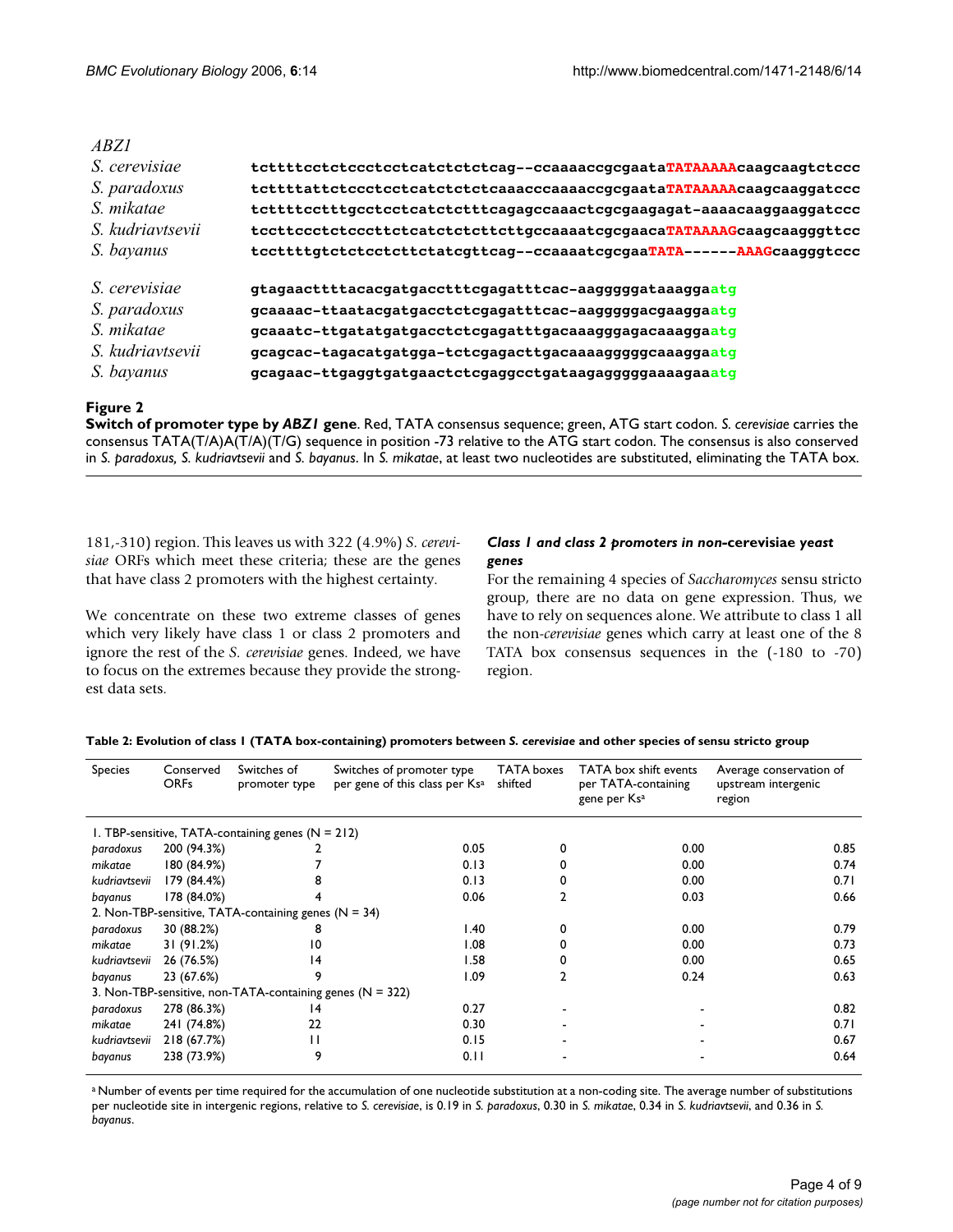Dealing with class 2, we need to take into account that in *S. cerevisiae* a large fraction of genes sensitive to TBP binding defective mutations (198 out of 469, 42.2%) do not carry any of the 8 variants of the consensus TATA box sequences even in the extended upstream region (-310, - 70). However, most of such genes (151 out of 198, 76.3%) carry a sequence differing by just one nucleotide from one of the variants. Therefore, some non-*cerevisiae* octanucleotides which are orthologous to a *S. cerevisiae* TATA box sequence but deviate at a single nucleotide site from the consensus still may function as TATA boxes, and the corresponding promoters may belong to class 1. Conversely, we assume that octanucleotides differing from each of the 8 TATA box consensus variants at two or more nucleotide sites do not function as TATA boxes, and attribute non-*cerevisiae* genes carrying only such sequences in their (-310, -70) regions to class 2.

## *Promoter class switches between* **S. cerevisiae** *and other four species*

Generally, within the 212 sets of orthologous genes which very likely have class 1 promoters in S. cerevisiae, the putative TATA sites are strongly conserved, well above the level of conservation of surrounding sequence (chisquare,  $P < 0.0001$ ; fig. 1). However, 17 (8.0%) of these genes lack a TATA box sequence (consensus or 1-nucleotide deviation) in one or more of the other four species from Saccharomyces sensu stricto group (Table 1). In these 17 genes, S. cerevisiae TATA box was aligned, in at least one of the non-cerevisiae species, either to an octanucleotide differing in more than one nucleotide from the consensus TATA box sequence, or to a gap (fig. 2). Promoters of 2 genes lack TATA box sequence in two or more non-cerevisiae species. The fraction of genes with missing TATA boxes is the lowest in S. paradoxus, the species most closely related to S. cerevisiae (Table 2). In 2 genes (0.9%), TATA box is present in S. bayanus, but its position differs from that in S. cerevisiae, and octanucleotides orthologous, in the cerevisiae-bayanus alignment, to both TATA boxes species differ by more than one nucleotide from the 8 consensus variants (fig. 3).

Among the 322 genes which very likely have class 2 promoters in S. cerevisiae, in 44 (13.7%) the consensus TATA

| YFR055W          |                                                                                                                |
|------------------|----------------------------------------------------------------------------------------------------------------|
| S. cerevisiae    | atttgctcatcagtgctaaatattccttgataaaaatatagaagacaaggacaTATAAAAAgaaagactgctctagtgttgggacaccacaatgaaaaaatacttaacgt |
| S. paradoxus     | atttgctcatcagcgctaaatatttcttgacaaaaacatacaagaaaaagacaTATAAAAAg-aagactactcaaatg--aggatacaacaatgaacgattattcagcgt |
| S. mikatae       | atttgctcatcagacttacgaatttgttcatgaaagta--------aaagacaTATAAAAAg-gggagtatttgaatggtggtgaaataaaaagtaaaa-tgcctagttg |
| S. kudriavtsevii | atttgctcatctgattaccatttttttgaagataaaac---------aaagaaTATAAAAAg-aagcccgttcaaatgggaattttgataaaagttacg-tggttagaag |
| S. bayanus       | atttgctctgtatagtgaaatattcctcgaggacacgacg--------atatatttgagaag-aagactgTATAAATGggaatgagatttaaaaatcgtaaactttaaac |
| S. cerevisiae    | gtttcgaaactgtgaatataaaattccagcaaaaaccaaaatattcactacaatg                                                        |
| S. paradoxus     | qttttgaaactacaattataqqattccaqcaataaccaaaatacttqccataatq                                                        |
| S. mikatae       | tttttgacactacagccataggattctagcgataact-caatacttgctgtaatg                                                        |
| S. kudriavtsevii | ttttgaatgctttgact-tagaatcttgccaattatt-caacactcactataatg                                                        |
| S. bayanus       | gcttggaaaccttggccataatattggcaaaattatc--aaaattcgcaacaatg                                                        |
|                  |                                                                                                                |
| <b>YBR145W</b>   |                                                                                                                |
| S. cerevisiae    | gtgacaatgaaataatcaaattgtgacatctgctgacgc-gggatcgttccttcgtattgtctagattgtaatctatataac--atactacgaaTATAAAAGagggacta |
| S. paradoxus     | gtgacaatgaaatgtatcaattgtgacatctggtgacgcggggatcgttcctttgtcttgattaggtcaagttttacatagc--ataccacgaaTATAAAAGagggact- |
| S. mikatae       | gtgacaatgaaatctatcaattgtgacatcaggtgacgc-gggatcgttcttttgtcctgatcaaattaccttctgaatacc-gatactacgaaTATAAAAGgaggtcc- |
| S. kudriavtsevii | gtgacaatggaatctatcaattgtgacatcaggcgactc-gggattgttcttttgcccttgttcaattgtgctctgcatacaaagtagtatgaatatgaaaaaaggagta |
| S. bayanus       |                                                                                                                |
| S. cerevisiae    |                                                                                                                |
| S. paradoxus     |                                                                                                                |
| S. mikatae       |                                                                                                                |
| S. kudriavtsevii |                                                                                                                |
| S. bayanus       | --------------gaaagcaaagggatagacatatttctcgagcaattatagtttccgtttagtggggcgggtgctagaagtataattcaaaaattctggtctactat  |
| S. cerevisiae    | atatctacaaaatcaaaqcatcatq                                                                                      |
| S. paradoxus     | atattaacacaatctaaacatcatg                                                                                      |
| S. mikatae       | acatcaacttaatacagacatcatg                                                                                      |
| S. kudriavtsevii | qtatcaqcacaacccacttaccatq                                                                                      |
| S. bayanus       | atatcaacqcaacct---aactatq                                                                                      |
|                  |                                                                                                                |

# Genes with functional class 1 (TATA box-containing) promoters in species of sensu stricto group **Figure 3** *S. cerevisiae* in which TATA box shifted in one of the other

**Genes with functional class 1 (TATA box-containing) promoters in** *S. cerevisiae* **in which TATA box shifted in one of the other species of sensu stricto group**. Red, TATA consensus sequence; green, ATG start codon. In ORF YFR055W (hypothetical ORF), the distance in alignment between starts of TATA consensus sequences in *S. cerevisiae* and *S. bayanus* is 17 nucleotides. In ORF YBR145W (*ADH5*, alcohol dehydrogenase isoenzyme), the distance in alignment between starts of TATA consensus sequences in *S. cerevisiae* and *S. bayanus* is 19 nucleotides.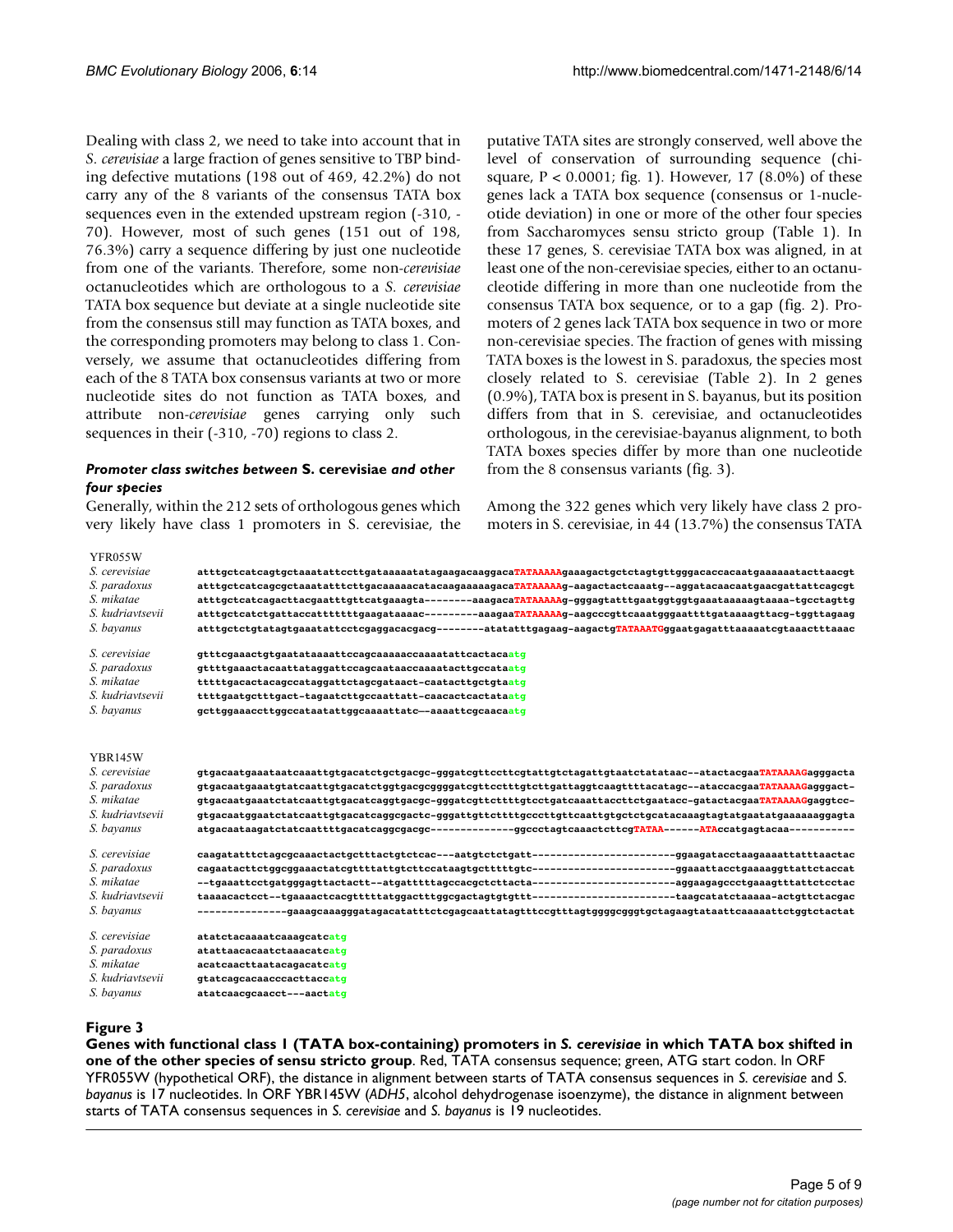|                           |                      |                                                                                       |                                                    | Presence of TATA box |                                  |                   |           |                   |                      |
|---------------------------|----------------------|---------------------------------------------------------------------------------------|----------------------------------------------------|----------------------|----------------------------------|-------------------|-----------|-------------------|----------------------|
| <b>ORF</b>                | Gene name            | Description                                                                           | Minimal<br>distance from<br>consensus <sup>a</sup> | paradoxus            | mikatae                          | kudriavt<br>sevii | bayanus   | Switch<br>eventsb | Ancestral<br>statec  |
| YDLI39C                   | SCM3                 | Suppressor of chromosome<br>missegregation                                            | J.                                                 | $\ddot{}$            |                                  |                   |           |                   |                      |
| YDR159W                   | SAC3                 | Component of nuclear pore                                                             | $\overline{2}$                                     | $\ddot{}$            |                                  |                   |           |                   | non-TATA             |
| YGL091C                   | <b>NBP35</b>         |                                                                                       | I                                                  | $\ddot{}$            |                                  |                   |           |                   | non-TATA             |
| <b>YIR002C</b>            | <b>MPHI</b>          | Helicase                                                                              |                                                    | $\ddot{}$            |                                  |                   |           |                   | non-TATA             |
| YOL149W                   | <b>DCPI</b>          | Decapping enzyme                                                                      |                                                    | +                    |                                  |                   |           |                   | non-TATA             |
| YOR125C                   | CAT5                 |                                                                                       |                                                    | $\ddot{}$            |                                  |                   |           |                   | non-TATA             |
| YLR01IW                   | LOT6                 |                                                                                       |                                                    | $\ddot{}$            | GA                               |                   | ٠         |                   | non-TATA             |
| YOR154W                   |                      | <b>Hypothetical ORF</b>                                                               | 2                                                  | $\ddot{}$            | GA                               |                   | ÷.        |                   | non-TATA             |
| <b>YKL207W</b>            |                      | <b>Hypothetical ORF</b>                                                               | I                                                  | $\ddot{}$            | GA                               | GA                | GA        |                   | non-TATA             |
| YDL005C                   | MED <sub>2</sub>     | RNA Polymerase II<br>transcriptional regulation<br>mediator                           | 4                                                  |                      | $\ddot{}$                        |                   | ä,        |                   | non-TATA             |
| YDL207W                   | <b>GLE1</b>          | Polyadenylated-RNA-export<br>factor                                                   | I.                                                 |                      | $\ddot{}$                        |                   | ٠         |                   | non-TATA             |
| YDR459C                   |                      |                                                                                       | $\overline{2}$                                     |                      | $\ddot{}$                        |                   |           |                   | non-TATA             |
| YER099C                   | PRS <sub>2</sub>     | 5-phospho-ribosyl-1(alpha)-<br>pyrophosphate synthetase                               | $\mathbf 2$                                        |                      | $\ddot{}$                        |                   |           |                   | non-TATA             |
| YIL002C                   | INPSI                | Phosphatidylinositol 4,5-<br>bisphosphate 5-phosphatase,<br>synaptojanin-like protein | 3                                                  |                      | $\ddot{}$                        |                   |           |                   | non-TATA             |
| YNLI <sub>25</sub> C      | ESBP6                |                                                                                       | ı                                                  |                      | +                                |                   |           |                   | non-TATA             |
| YOR201C                   | PET56                | Ribose methyltransferase                                                              | ı                                                  |                      | $\ddot{}$                        |                   |           |                   | non-TATA             |
| YOR238W                   |                      | <b>Hypothetical ORF</b>                                                               | 5                                                  |                      | $\ddot{}$                        |                   | ä,        |                   | non-TATA             |
| <b>YOR280C</b>            | FSH3                 | Serine hydrolase                                                                      | $\overline{\phantom{a}}$                           |                      | $\ddot{}$                        |                   |           |                   | non-TATA             |
| YPL034W                   |                      | <b>Hypothetical ORF</b>                                                               | $\mathbf 2$                                        |                      | $\ddot{}$                        |                   | ä,        |                   | non-TATA             |
| YPL047W                   | SGF11                |                                                                                       | $\overline{\phantom{a}}$                           |                      | $\ddot{}$                        |                   | ٠         |                   | non-TATA             |
| YPL096W                   | <b>PNG1</b>          | De-N-glycosylation enzyme                                                             | $\overline{2}$                                     |                      | $\ddot{}$                        |                   | ä,        |                   | non-TATA             |
| YKL038W                   | <b>RGTI</b>          | Transcriptional activator                                                             | 4                                                  |                      | $\ddot{}$                        | GA                | ä,        |                   | non-TATA             |
| YDR422C                   | <b>SIPI</b>          | Protein kinase complex<br>component                                                   | I.                                                 |                      | $\ddot{}$                        |                   | GA        | 2                 | ŗ                    |
| YOR211C                   | <b>MGMI</b>          |                                                                                       | 3                                                  |                      | $\ddot{}$                        |                   | GA        | <sup>1</sup>      | non-TATA             |
| YPLI12C                   | PEX25                |                                                                                       | $\overline{2}$                                     | $\blacksquare$       | +                                | GA                | GA        | I                 | non-TATA             |
| YKL012W                   | <b>PRP40</b>         | UI snRNP protein involved<br>in splicing                                              | J.                                                 | +                    | +                                |                   | ä,        | 2                 | non-TATA             |
| YGR134W                   | <b>CAF130</b>        | <b>CCR4</b> Associated Factor                                                         | ı                                                  | $\ddot{}$            | $\ddot{}$                        | ٠                 | GA        | 2                 | non-TATA             |
| YBL074C                   | AAR <sub>2</sub>     | Component of the U5<br>snRNP                                                          | ı                                                  |                      |                                  | $\ddot{}$         | ٠         | ı                 | non-TATA             |
| YFR042W                   |                      |                                                                                       | $\overline{2}$                                     |                      |                                  | +                 |           |                   | non-TATA             |
| YML065W                   | <b>ORCI</b><br>MTR10 | Largest subunit of the origin<br>recognition complex                                  | $\overline{4}$<br>I                                |                      |                                  | $\ddot{}$         |           |                   | non-TATA             |
| YOR160W                   |                      |                                                                                       |                                                    |                      |                                  | +                 |           |                   | non-TATA             |
| <b>YOR228C</b><br>YPL091W | <b>GLR1</b>          | <b>Hypothetical ORF</b>                                                               | 6<br>ı                                             |                      |                                  | +<br>+            | ä,        |                   | non-TATA<br>non-TATA |
|                           | PUS5                 |                                                                                       | $\overline{2}$                                     |                      | GA                               | ٠                 |           |                   | non-TATA             |
| YLR165C<br>YDR160W        | SSYI                 | Component of the SPS                                                                  | 3                                                  | GA                   |                                  | +                 | GA        | T                 | non-TATA             |
|                           |                      | plasma membrane amino acid<br>sensor system (Ssylp-Ptr3p-<br>Ssy5p)                   |                                                    |                      |                                  |                   |           |                   |                      |
| <b>YBR108W</b>            |                      | Hypothetical ORF                                                                      | I.                                                 |                      |                                  |                   | +         | $\overline{2}$    | ï                    |
| YHR105W                   | YPT35                | Hypothetical ORF                                                                      | $\overline{2}$                                     | ä,                   |                                  | ä,                | $\ddot{}$ | $\overline{1}$    | ì                    |
| YNLI19W                   | NCS <sub>2</sub>     |                                                                                       | $\overline{4}$                                     |                      |                                  |                   | $\ddot{}$ | T                 | ï                    |
| YKR053C                   | YSR3                 | Dihydrosphingosine I-<br>phosphate phosphatase                                        | $\overline{1}$                                     |                      | GA                               | GA                | $\ddot{}$ | T                 | ï                    |
| YOL020W                   | TAT <sub>2</sub>     | Tryptophan permease                                                                   |                                                    | $\ddot{}$            | +                                | ٠                 | $\pmb{+}$ | 2                 | <b>TATA</b>          |
| YMR169C                   | ALD3                 |                                                                                       | ı                                                  | ٠                    | $\ddot{}$                        | GA                | $\ddot{}$ | 2                 | ŗ                    |
| YMR170C                   | ALD <sub>2</sub>     |                                                                                       | I                                                  |                      | $\overline{a}$                   | $\ddot{}$         | $\ddot{}$ | T                 | <b>TATA</b>          |
| YPR073C                   | <b>LTPI</b>          |                                                                                       | $\overline{2}$                                     | $\ddot{}$            | $\ddot{}$                        | $\ddot{}$         | $\ddot{}$ |                   | <b>TATA</b>          |
| YDL054C                   | <b>MCHI</b>          |                                                                                       | 5                                                  | $\ddot{}$            | $\begin{array}{c} + \end{array}$ | $\ddot{}$         | $\ddot{}$ |                   | <b>TATA</b>          |
| Total                     |                      |                                                                                       |                                                    | 4                    | 22                               | П                 | 9         |                   |                      |

Table 3: Genes with class 2 (non-TATA box-containing) promoters in *S. cerevisiae* having orthologs which have TATA box in one or **more other species of sensu stricto group.**

a The minimal distance from TATA consensus is the minimal number of nucleotides different from the consensus sequence (TATA(A/T)A(A/T)(A/ G)) in the octanucleotide of *S. cerevisiae* which is orthologous to the TATA box in the non-*cerevisiae* species. "Gap" indicates an alignment gap at the site of the TATA box; "GA" means that ORF was not conserved in the given species.

b Parsimonious number of switch events in sensu stricto group; i.e., the minimum number of mutations within sensu stricto group necessary to produce this pattern.

c Inferred state in last common ancestor. In cases when more than one equally parsimonious ancestral state was possible, it could not be inferred reliably (marked as '?').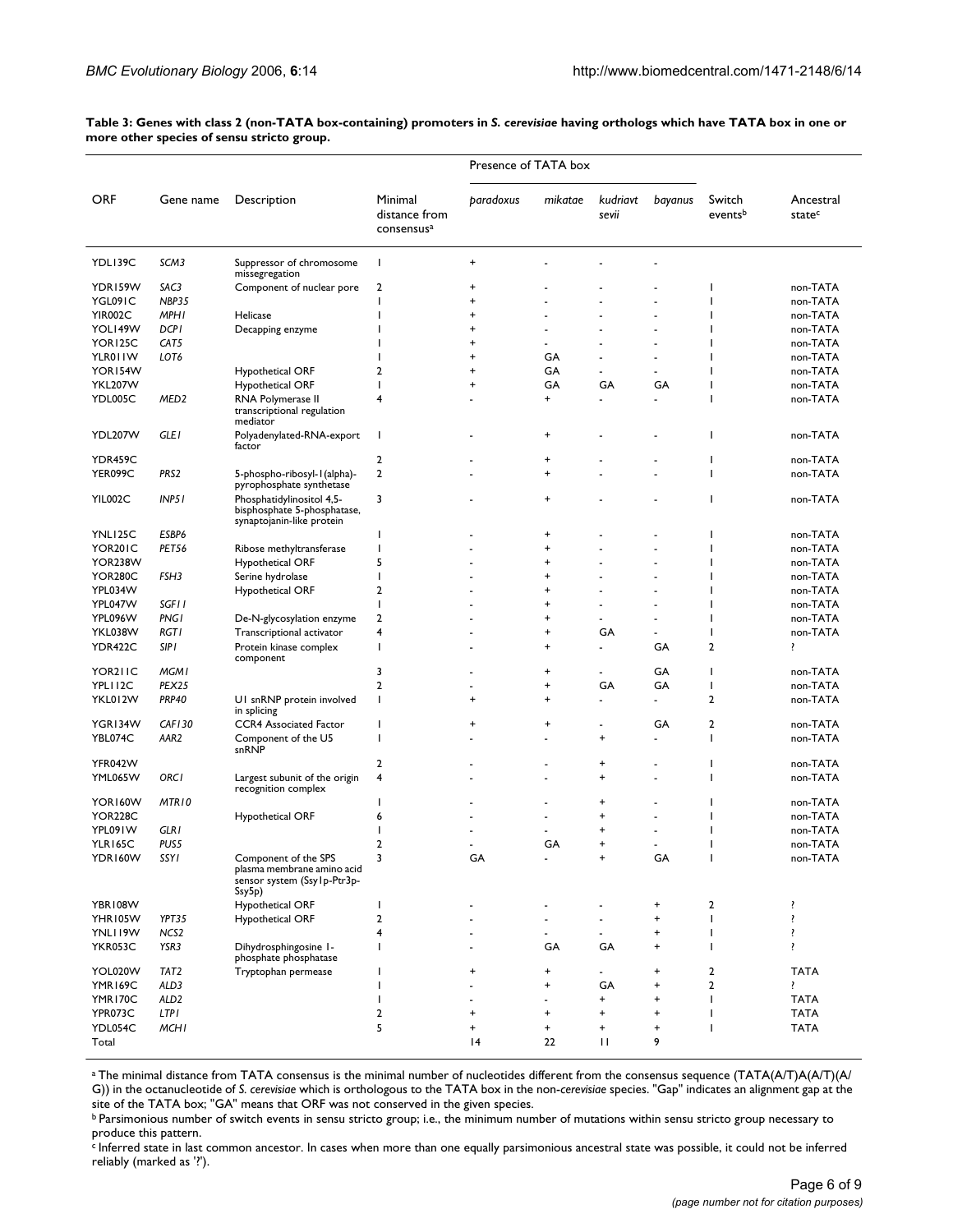sequence is present in (-180, -70) in one or more of the four non-cerevisiae yeast species. In 7 of these genes, it is present in two or more species (Tables 2, 3), and in 2 genes, it is present in all four species, providing strong support for its function as a TATA box in non-cerevisiae species.

The known yeast phylogeny makes it possible to infer the promoter class of a gene in the last common ancestor of the *S.* sensu stricto group from the observed pattern of TATA box presence/absence in the five orthologs. Also, it is possible to use parsimony to infer the minimum number of promoter class switches (TATA box gain or loss) during the evolution of *S.* sensu stricto group species from their last common ancestor. In at least 7 of the 61 genes (11.5%) which underwent switches of the promoter class, there was more than one switch (Tables 1, 3).

Genes with promoters which switched their class between species are to some extent different from other genes of the corresponding class. The 44 class 2 (in *S.cerevisiae*) genes that switched class are generally expressed weaker in *S.cerevisiae* (Mann-Whitney U-test, U = 4991, P < 0.05) than the remaining class 2 genes. The 17 class 1 (in *S. cerevisiae*) genes that switched class are less sensitive to TBP mutations in *S. cerevisiae* (Mann-Whitney U-test, U = 826, P < 0.001) than the remaining class 1 genes.

Since 34 (out of 397) genes that lack sensitivity to TBP mutations in *S. cerevisiae*, have a consensus TATA box sequence in their (-180, -70) regions, even a perfect TATA box consensus may, nevertheless, fail to function as a TATA box, perhaps due to its broader sequence context. Conservation of such "spurious" TATA boxes between *S. cerevisiae* and other yeast species was substantially lower than for functional TATA boxes (chi-square,  $P < 0.0001$ ; Table 2, fig. 1), and only slightly exceeded conservation of neighboring sequences (0.74 vs. 0.70, averaged over all four genomes; chi-square,  $P = 0.02$ ; the slight excess of conservation was limited to the first four nucleotides of the TATA box (TATA)). The upstream regions of these 34 genes tend to be less conserved than that of the TBP-mutation-sensitive genes (chi-square, P < 0.0001; Table 2).

# **Discussion**

The sequence of the upstream region of a gene is not sufficient to determine the class of its promoter with perfect certainty. Some genes with expression profiles of class 1 genes nevertheless lack precise TATA boxes, and some genes with expression profiles of class 2 genes contain precise TATA boxes. Perhaps, sequences which deviate substantially from the TATA box consensus may act as TATA boxes in some class 1 genes, and TATA boxes in some class 2 genes are spurious. Alternatively, data on expression profiles of some genes might be problematic. Thus, at this point, we can regard class 1 genes as TATA-containing, and class 2 genes as non-TATA-containing, only with some degree of uncertainty. In the absence of the experimental data on gene expression in non-*cerevisiae* yeasts, our conclusions must be treated with caution, especially when applied to individual genes.

Our results suggest that even within the relatively short evolutionary times separating *Saccharomyces* species, a substantial fraction of genes underwent as major a transition as switching of the class of their promoters. At least 0.9% of all genes went through a switch of the promoter between the classes 1 and 2 at least once during the evolution of *Saccharomyces* sensu stricto group. This figure takes into account only the small fraction of genes for which we can determine the promoter class with the highest certainty. Extrapolated to the whole genome, this figure suggests that  $\sim$ 11% of genes change the class of their promoters in the course of sensu stricto group divergence.

Among genes belonging to class 1 in *S. cerevisiae*, the switch between promoter classes (either loss of TATA box in another species or gain of TATA box in *S. cerevisiae*) occurred at the rate of one per time during which eight to twenty substitutions occurred at a non-coding nucleotide site (Table 2). Conversely, among class 2 genes in *S. cerevisiae*, switches between promoter classes (either gain of TATA box in another species or loss of TATA box in *cerevisiae*) occur at the rate of one per time during which three to ten substitutions occurred at a non-coding nucleotide site (Table 2). Finally, at the rate of less than one per 50 nucleotide substitutions, the position of a TATA box shifted within the upstream region of a class 1 gene (Table 2).

The observed switches of promoter class cannot be due to sequencing errors. For example, a switch from class 1 in *S. cerevisiae* to class 2 in a non-*cerevisiae* yeast involves at least two nucleotide substitutions within the 8 nucleotide-long TATA box. Such switches were observed for 8% of TATA boxes, which would require a clearly impossible sequencing error rate >10-2.

Our estimates of the frequency of promoter class switches may be too low, for several reasons. First, we used very conservative definitions of class 1 and class 2 promoters. For the former, we required the presence of a TATA box within a narrow segment of the gene upstream region, and a significant reduction of the gene expression in TBP mutants. In reality, functional TATA boxes may be present in a broader region [24], and may be less sensitive to TBP mutations [18]; the latter is in fact the case for two of the genes experimentally known to contain a functional TATA box – *GAL1* and *ADH1* [19]. By limiting ourselves to the genes with the strongest response to mutation in TBP, we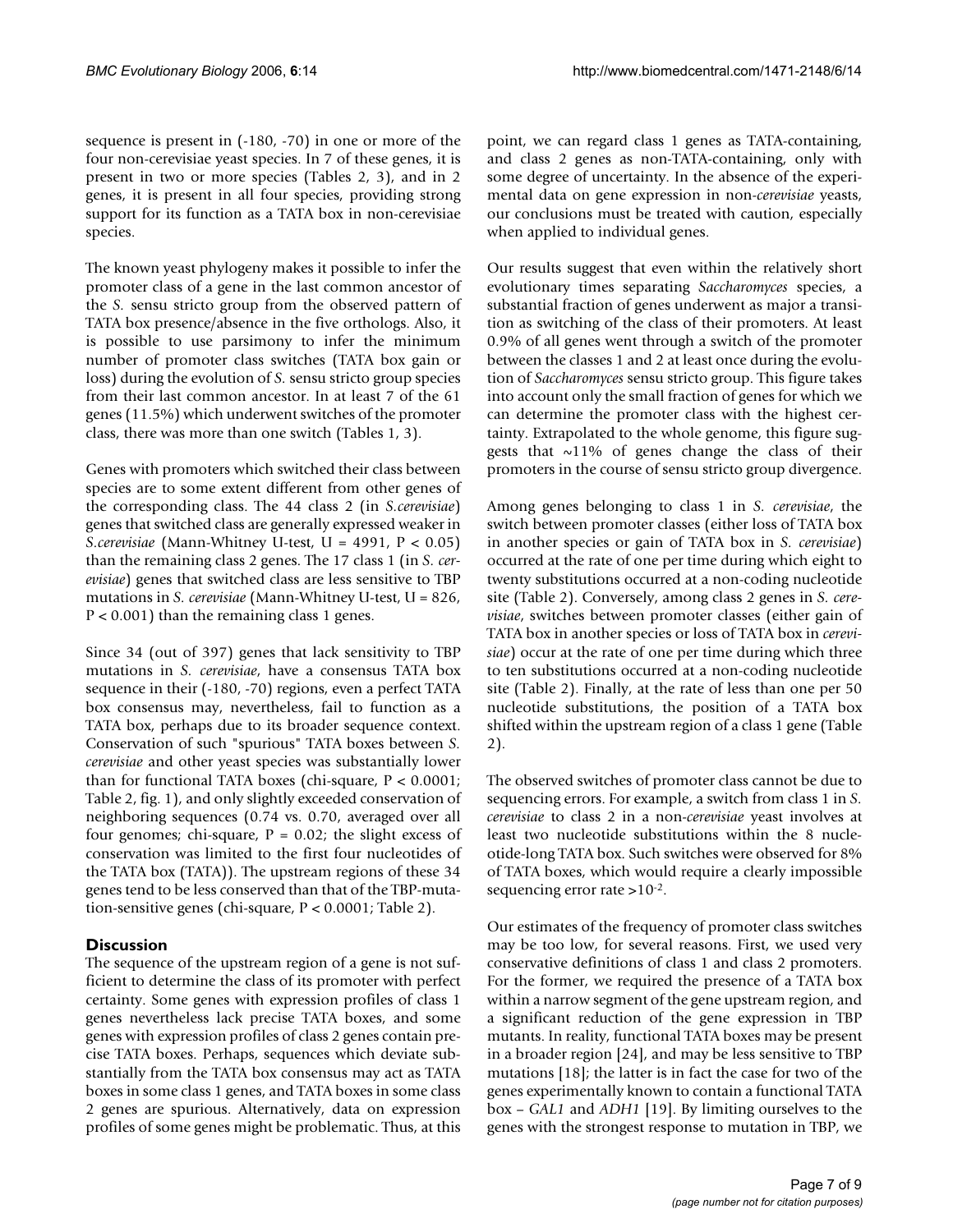may be choosing a slowly evolving subset of TATA-containing genes. However, expression of genes with class 1 promoters can evolve rapidly in experiments [18], so that the real pattern may be more complex.

Second, for a fraction of the analyzed genes, we were unable to find the ortholog in another species. Since the five species considered are closely related, this can be due to the quality of the draft sequence. In reality, some of these yet undiscovered orthologous genes could have switched the classes of their promoters as well, and the rate of promoter type evolution inferred from better-quality genome sequences might be higher. Finally, our requirement of a change of two nucleotides in the ortholog of a TATA box may sometimes be too stringent, since a single nucleotide substitution is often sufficient to disrupt a functional TATA box [18,19] Therefore, the higher rate of promoter class switches inferred for the genes insensitive to TBP mutations with class 2 promoters in *S. cerevisiae* may reflect the actual rate of evolution better than the reciprocal rate.

The abundance of genes showing multiple events of promoter class switching during the evolution of *Saccharomyces* suggests heterogeneity of intrinsic switch rates among genes. In the genes with elevated rate of promoter class switching, TATA box can be under reduced selective constraint, or subject to fluctuating positive selection [25].

# **Conclusion**

By combining expression data on *S. cerevisiae* genes with sequence data from four closely related yeast species, we were able to ascertain the set of genes that probably changed the class of their promoters, and several genes in which the functional TATA box changed its position in the upstream region of the gene. Experimental data on non*cerevisiae* genes are necessary to confirm our analysis for each individual gene. However, our results suggest that a substantial number of genes underwent promoter class switching between the closely related species of *Saccharomyces* genus.

# **Methods**

We used yeast genome annotation extracted from SGD database [26] to map 6578 ORFs on the finished genome of *S. cerevisiae* [27]. The genome of *S. cerevisiae* was aligned to draft genomes of another four species of *Saccharomyces* sensu stricto group (*S. paradoxus, S. mikatae, S. bayanus* [5] and *S. kudriavtsevii* [6]) using MLAGAN program [28] as described in [29]. To improve the quality of local alignments, each upstream region was re-aligned using ClustalW [30]. The alignments of the upstream regions for all the considered ORFs are available at [31]. For comparison with a non-*cerevisiae* species, we use only those *S. cerevisiae* ORFs which were aligned to an unambiguous ortholog in this species. Orthology was established according to the reciprocal best hits approach, using gapped BLAST [32]. In order to avoid possible complications due to large-scale genome rearrangements, we also required that the orthologs reside in syntenic region in the two genomes. For this purpose, we manually curated each region of alignment using OWEN program [33] and used only those pairs of orthologous ORFs which are embedded into long, continuous alignment which include, in particular, the ORF upstream to the considered pair of genes.

For each ORF in *S. cerevisiae*, we also check if its orthologs in another species remain functional, using the reading frame conservation test described in [5]. We assume that a reading frame was conserved in a given species if the maximum (for each of the three reading frames) percentage of in-frame nucleotides exceeds the threshold of 80% in *S. paradoxus*, 75% in *S. mikatae*, 70% in *S. kudriavtsevii* and 65% in *S. bayanus* [5]. We remove from further analysis those ORFs that were conserved in less than two non*cerevisiae* species according to these criteria, since these are likely to be spurious ORFs [5]. In order to ensure that our position criteria for non-*cerevisiae* species are meaningful, we also require conservation of starting ATG codon in alignment in each considered species.

For the remaining pairs of unambiguous conserved orthologous ORFs, we analyze evolution of TATA box consensus sequences in their upstream regions. For 212 genes that certainly have TATA-containing class 1 promoters in *S. cerevisiae*, we analyze the fate of the TATA box in the other four species. We assume that a TATA box is conserved and its position remains invariant in a given non*cerevisiae* species if the TATA box in *S. cerevisiae* sequence was aligned to the segment of the non-*cerevisiae* sequence which coincided with one of the 8 variants of the TATAbox consensus (nucleotide substitutions which kept the segment within the set of 8 variants of the TATA box consensus were allowed), or deviated from one of these 8 variants by no more than one nucleotide substitution.

Conversely, a fraction of non-*cerevisiae* sequence segments aligns to a consensus TATA box sequence in *S. cerevisiae*, but deviates from any of the consensus sequences by two or more nucleotides. In such cases, we assumed that the non-*cerevisiae* gene has a shifted TATA-box if one of the eight consensus variants was found elsewhere in the upstream region (-310 to -70). Alternatively, we assumed that a TATA box was missing if there was no TATA consensus sequence in this region.

Analogously, we analyze the evolution of certainly non-TATA-containing promoters in *S. cerevisiae*. If one or more of the eight exact TATA box sequences was present within